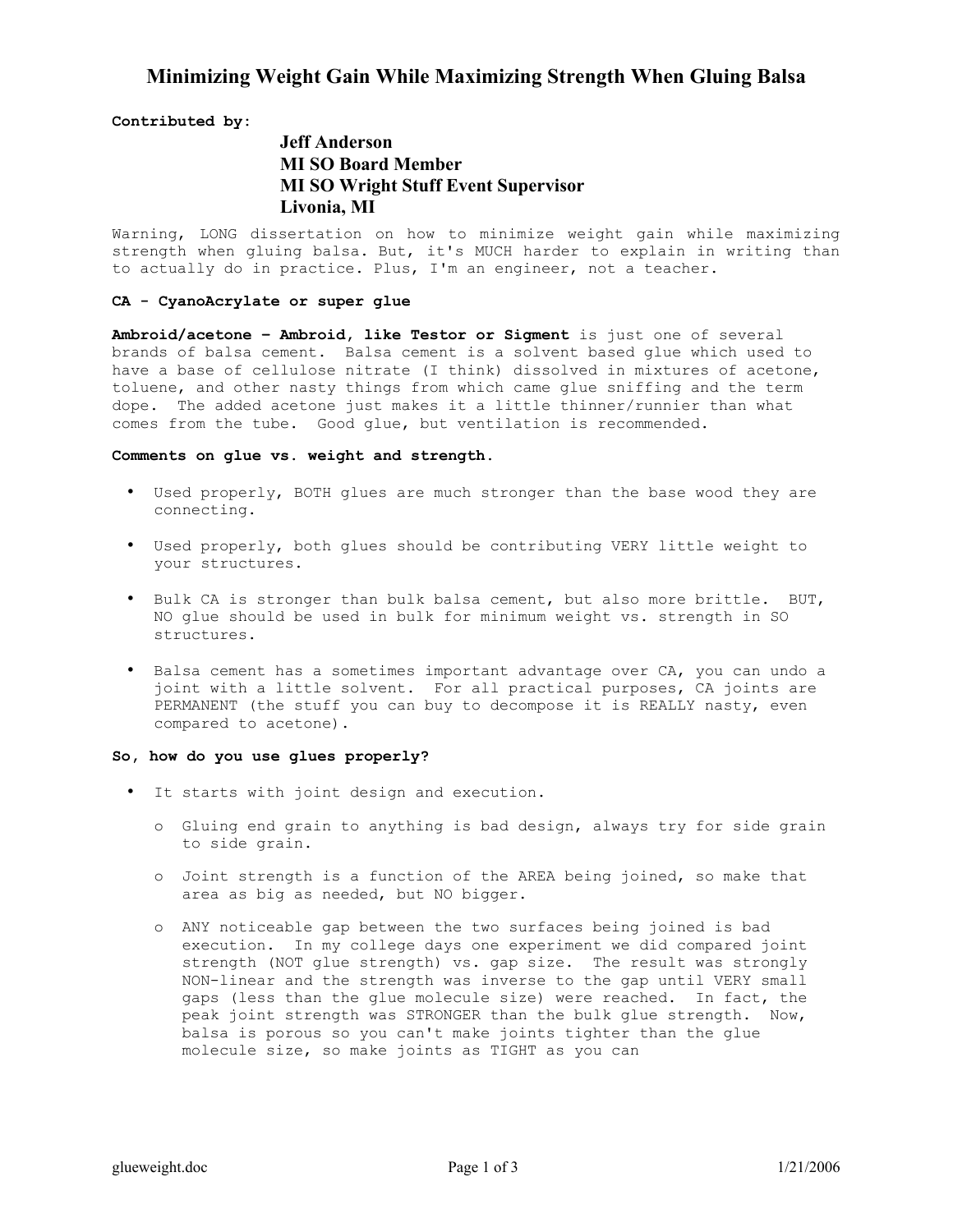# **Minimizing Weight Gain While Maximizing Strength When Gluing Balsa**

- The next key is application of the glue itself.
	- o FOR CA, the biggest sin most students commit is to apply glue directly from the bottle. This is where its reputation of excessive weight comes from. Using the bottle it is impossible to apply less than a full drop, and even a small drop is WAY too much for most joints in SO structures. Here's what to do instead:
		- " Make a precision micro glue applicator. Sounds complicated, but its not. Take a scrap stick of basswood or spruce about 6-8 inches long and about 1/4 by 3/8 inch cross section. Drive two pins through one end about 3/8 inch apart angled so the points just touch at their tips. That's it. (See: http://www.gryffinaero.com/models/ffpages/tips/cyaapp.html for photo)
		- Before you start gluing, lay out the parts in the configuration needed on wax paper on a building board. Use pins to keep them from moving, but pin next to, not through you parts. Don't put the pins too close to the joints.
		- Make a small puddle of a few drops of CA (this should be the thin stuff, not gap filling CA, remember, good joints don't have a gap) in some convenient spot on the wax paper where you WON'T accidentally stick your hand (or anything else) and glue yourself to the building board (don't ask me how I learned this).
		- Take the glue applicator, stick just the tip of the pins into the puddle and draw a small amount between the pins by capillary action. The amount can be controlled by the separation of the points and the size of the pins.
		- Transfer this small amount of glue to the joint by touching the side of the pins to the joint, capillary action of the tighter glue joint will draw the glue off the pins and into the joint. Note, a little CA goes a LONG way. Only one VERY small application is needed for most joints in Wright Stuff which have an area of about 1/16 by 1/8 inch. Do all the joints you have set up.
		- If not in a hurry, leave the joints to set naturally, if the air is dry (moisture acts as a catalyst for CA) this could actually take an hour or longer. But, the joints will be a little stronger then the following alternative.
		- If in a hurry, get some CA accelerator from the same hobby shop you bought the CA. Don't use the too convenient spray nozzle, gets the stuff everywhere and will probably contaminate your CA bottle ruining the whole thing. Instead, use a plastic dropper, and apply VERY small drops to each joint. This will set the glue INSTANTLY.
		- Now's the slightly tricky part, separating the assembly from the wax paper it's now partially glued to. First remove all the pins. Then, gently pry up each joint from the paper until the whole structure is free. This can be aided by taking an x-acto blade from its holder, laying it flat on the wax paper and gently sliding it between the structure and the paper to break free the joints.
		- DONE PROPERLY, you should have no appreciable weight gain on something like an SO wing. This means for typically 14 joints the